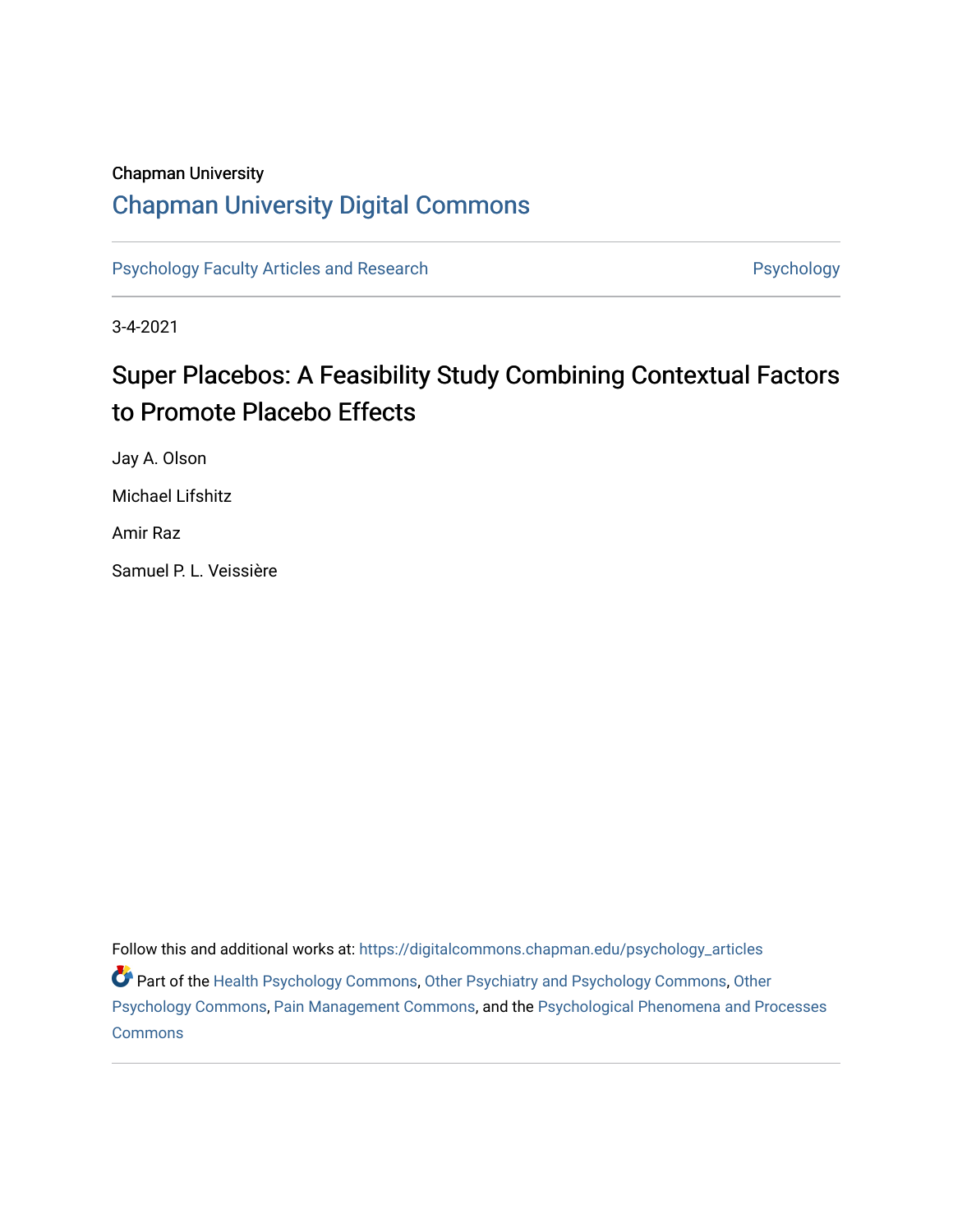# Super Placebos: A Feasibility Study Combining Contextual Factors to Promote Placebo Effects

# **Comments**

This article was originally published in Frontiers in Psychiatry, volume 12, in 2021. [https://doi.org/](https://doi.org/10.3389/fpsyt.2021.644825) [10.3389/fpsyt.2021.644825](https://doi.org/10.3389/fpsyt.2021.644825) 

## Creative Commons License



This work is licensed under a [Creative Commons Attribution 4.0 License](https://creativecommons.org/licenses/by/4.0/).

Copyright The authors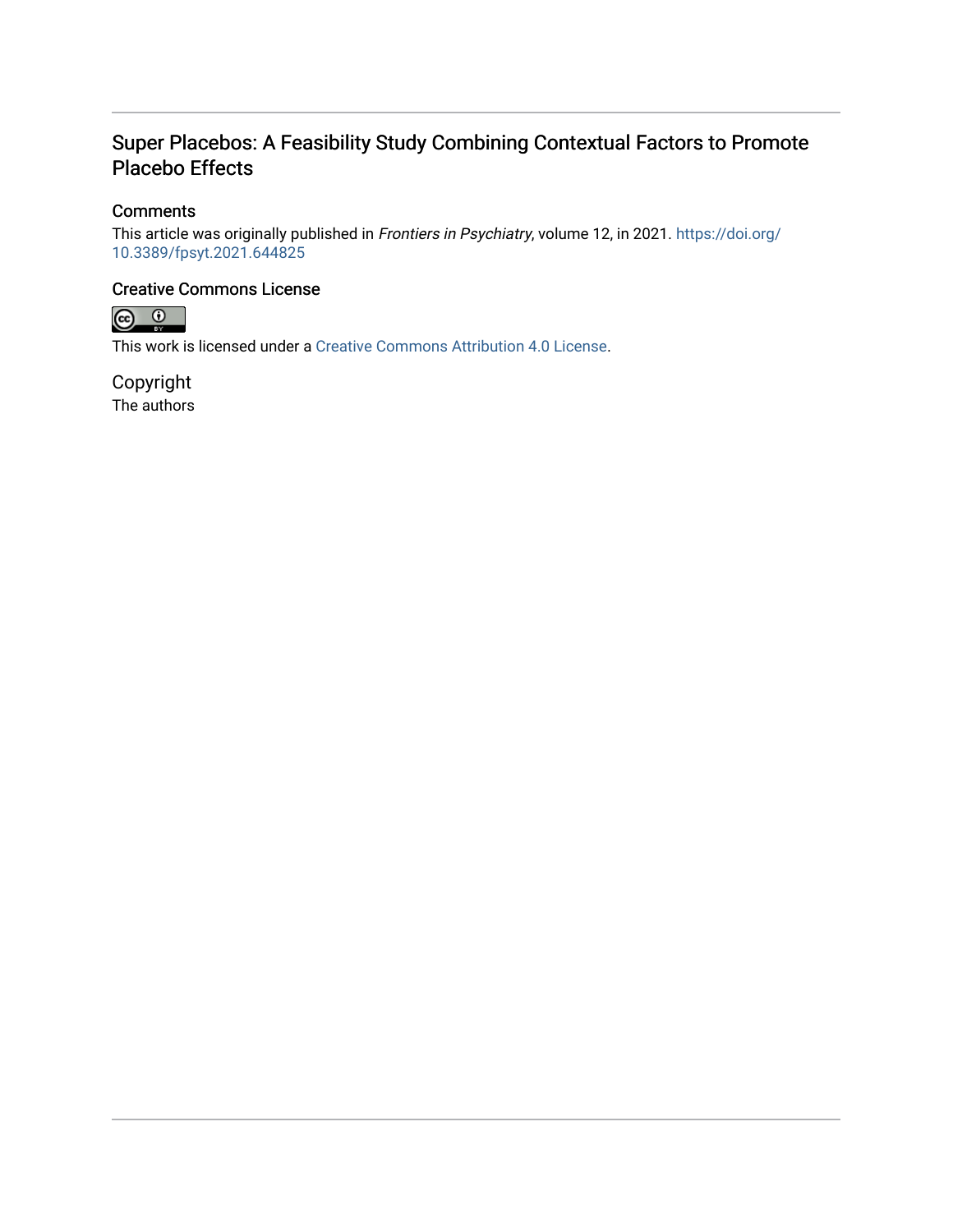



# [Super Placebos: A Feasibility Study](https://www.frontiersin.org/articles/10.3389/fpsyt.2021.644825/full) Combining Contextual Factors to Promote Placebo Effects

#### Jay A. Olson<sup>1,2\*</sup>, Michael Lifshitz<sup>3</sup>, Amir Raz<sup>1,4†</sup> and Samuel P. L. Veissière<sup>11</sup>

<sup>1</sup> Department of Psychiatry, McGill University, Montreal, QC, Canada, <sup>2</sup> Department of Psychology, Harvard University, Cambridge, MA, United States, <sup>3</sup> Department of Anthropology, Stanford University, Palo Alto, CA, United States, <sup>4</sup> Institute for Interdisciplinary Behavioral and Brain Sciences, Chapman University, Irvine, CA, United States

**Background:** Ample evidence demonstrates that placebo effects are modulated by contextual factors. Few interventions, however, attempt to combine a broad range of these factors. Here, we explore the therapeutic power of placebos by leveraging factors including social proof, positive suggestion, and social learning. This study aimed to test the feasibility of an elaborate "super placebo" intervention to reduce symptoms of various disorders in a pediatric population.

#### **OPEN ACCESS**

#### Edited by:

Domenico De Berardis, Azienda Usl Teramo, Italy

#### Reviewed by:

Daria Smirnova, Samara State Medical University, Russia Mauro Pettorruso, University of Studies G. d'Annunzio Chieti and Pescara, Italy

\*Correspondence:

Jay A. Olson [jay.olson@mail.mcgill.ca](mailto:jay.olson@mail.mcgill.ca)

†These authors have contributed equally to this work

#### Specialty section:

This article was submitted to Psychosomatic Medicine, a section of the journal Frontiers in Psychiatry

Received: 21 December 2020 Accepted: 08 February 2021 Published: 04 March 2021

#### Citation:

Olson JA, Lifshitz M, Raz A and Veissière SPL (2021) Super Placebos: A Feasibility Study Combining Contextual Factors to Promote Placebo Effects. Front. Psychiatry 12:644825. doi: [10.3389/fpsyt.2021.644825](https://doi.org/10.3389/fpsyt.2021.644825)

**Methods:** In a single-arm qualitative study, participants entered an inactive MRI scanner which they were told could help their brain heal itself through the power of suggestion. The sample included 11 children (6–13 years old) diagnosed with disorders known to be receptive to placebos and suggestion (Attention Deficit Hyperactivity Disorder, Tourette Syndrome, chronic skin picking, and migraines). The children were given positive suggestions during 2–4 placebo machine sessions over the span of approximately 1 month. We assessed open-ended treatment outcomes via recorded interviews and home visits.

Results: The procedure was feasible and no adverse events occurred. Ten of the 11 parents reported improvements in their children after the intervention, ranging from minor transient changes to long-term reductions in subjective and objective symptoms (e.g., migraines and skin lesions).

**Discussion:** These preliminary findings demonstrate the feasibility and promise of combining a broad range of contextual factors in placebo studies. Future research is needed to assess the causal effects of such interventions.

Keywords: placebo effects, contextual factors, differential placebo effects, feasibility, pilot

# 1. INTRODUCTION

Many elaborate medical procedures are essentially placebos. Some surgical interventions for osteoarthritis [\(1\)](#page-9-0) or Parkinson's disease [\(2\)](#page-9-1) do not outperform sham versions of the procedures, nor do some neurological interventions such as brain stimulation for depression [\(3,](#page-10-0) [4\)](#page-10-1) or EEG neurofeedback for ADHD [\(5,](#page-10-2) [6\)](#page-10-3). To be clear, these procedures may still be effective, but placebo factors play a substantial role. These strong placebo effects may be partly due to the perceived complexity of the intervention. Some evidence suggests that sham procedures or medical devices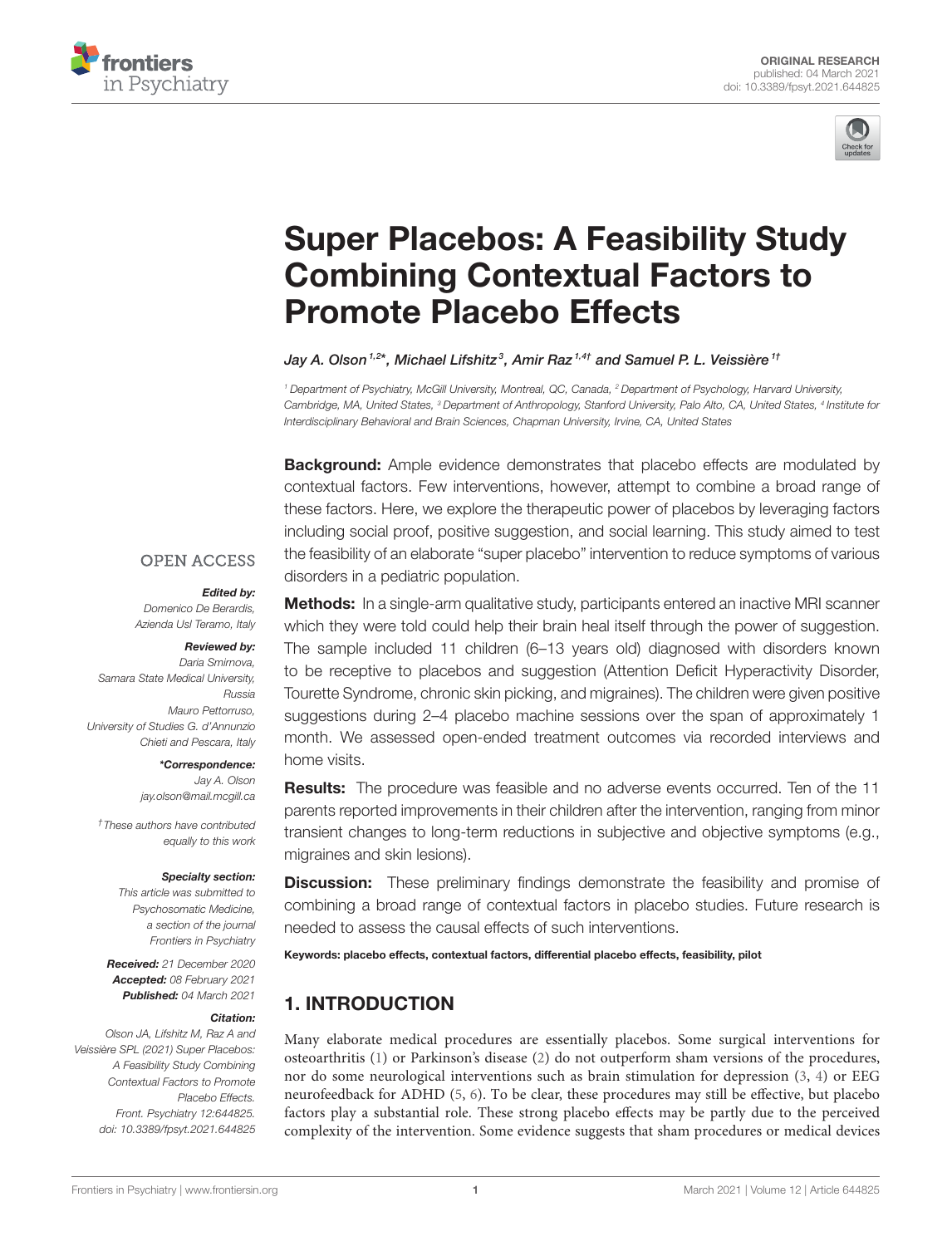that appear more complex have stronger effects [\(7](#page-10-4)[–9\)](#page-10-5); for example, sham surgeries and placebo acupuncture are generally more effective than inert pills [\(10\)](#page-10-6). Beyond perceived complexity, numerous contextual factors modulate placebo effectiveness, including the perceived cost of the procedure [\(11,](#page-10-7) [12\)](#page-10-8), colour of the pill [\(13\)](#page-10-9), presence of other patients [\(14,](#page-10-10) [15\)](#page-10-11), competence and warmth of the healthcare provider [\(16–](#page-10-12)[18\)](#page-10-13), and expectations of the patient [\(19\)](#page-10-14). Given the importance of these contextual factors, some researchers argue that placebo effects should be reconceptualised as contextual healing with more emphasis on these various performative elements [\(8\)](#page-10-15). Thus, placebo researcher Ted Kaptchuk [\(8\)](#page-10-15) states that "with good showmanship, a welldesigned, totally inert stage prop ... can produce exaggerated placebo effects." As an initial test of this hypothesis, the present study combined various contextual factors in an attempt to promote placebo effects, involving a "showman" (a celebrity science communicator), a film crew, and an elaborate (but inactive) MRI scanner serving as a placebo machine. Our aim was to assess the feasibility of an intentionally elaborate intervention uniting insights from placebo science with the allure of cuttingedge neuroscience technology.

Although researchers have identified various contextual factors that modulate placebo effects [\(8,](#page-10-15) [20,](#page-10-16) [21\)](#page-10-17), relatively little research tests how these factors may be combined. It is unknown whether the majority of these factors can be combined to produce additive placebo effects [\(22\)](#page-10-18). Instead, some factors may be redundant in the presence of others; for example, the perceived cost of a placebo procedure may be irrelevant if the procedure appears sufficiently complex, as in surgical or neurotechnological interventions. Other combinations of factors may even suppress effects, for example if patient expectations become unrealistically high and lead to a loss of confidence following only modest improvements [\(19\)](#page-10-14).

There are two strategies for testing combinations of contextual factors in placebo studies. Bottom-up studies test a small number of factors to determine the most effective combination. For example, Howe et al. [\(16\)](#page-10-12) tested the effects of a placebo cream in a design crossing the healthcare provider's perceived competence and interpersonal warmth; placebo effects were strongest when the provider exhibited both. Kaptchuk et al. [\(23\)](#page-10-19) compared a wait-list control group, a sham acupuncture intervention, and an "augmented" intervention with more practitioner attention and confidence; placebo effects increased with each step. Given the large number of contextual factors and possible combinations, bottom-up studies proceed slowly but with high experimental control.

Top-down studies take the opposite approach. Here, researchers use a "kitchen sink" strategy by combining numerous factors at once. If placebo effects are strong, subsequent studies can dismantle the effects by hypothesising the important factors or combinations. For researchers developing interventions, topdown studies can rapidly test whether a particular combination of factors is feasible and potentially effective, which can be clinically relevant even if the mechanism is unknown. Due to their complexity and lower explanatory power, top-down studies are more rare. In one study, we combined numerous contextual factors in an attempt to promote placebo effects in the context of psychedelic drugs. Using an elaborate physical environment, confederates acting out the effects of the supposed drug, and careful expectation management, we demonstrated some of the strongest placebo effects on consciousness in the literature on psychedelic drugs [\(24\)](#page-10-20).

The control groups of brain-based intervention trials may resemble top-down placebo studies. For example, the transcranial magnetic stimulation procedure contains "almost all conceivable factors that might enhance placebo effects," including complex scientific machinery, medical paraphernalia, interactions with experts, a credible institution, and plentiful media attention [\(25\)](#page-10-21). We propose that mock neuroscience equipment, such as defunct MRI scanners, may serve as similarly potent placebos [\(26\)](#page-10-22). Under the right circumstances, people can be convinced that neuroscience equipment can read their mind [\(27\)](#page-10-23), insert thoughts into their head [\(28,](#page-10-24) [29\)](#page-10-25), influence their task performance [\(30\)](#page-10-26), move their limbs [\(31\)](#page-10-27), or even evoke mystical experiences [\(32\)](#page-10-28). In an earlier top-down study, we gave participants verbal suggestions that an elaborate (sham) brain scanner could activate brain areas to insert thoughts into their head. Not only did most of the participants believe this, many also reported unusual experiences inside the scanner, including headaches, involuntary movements, psychosomatic sensations, and reduced feelings of control [\(29\)](#page-10-25). We suspected that a similar intervention could be adapted to the clinical domain.

Accordingly, we developed an elaborate intervention which leverages the cues, props, and rituals of the therapeutic encounter as well as the cultural prestige of neuroscience equipment. We combined as many contextual factors as possible, resulting in perhaps the most elaborate intentionally placebo-based intervention in the literature. In this study, we aimed to assess the feasibility of this intervention.

# 2. MATERIALS AND METHODS

# 2.1. Participants

We recruited children, since they are known to be particularly susceptible to placebo effects [\(33\)](#page-10-29). We initially targeted children with Attention Deficit Hyperactivity Disorder (ADHD;  $n=8$ ) and Tourette Syndrome (TS;  $n=4$ , often co-morbid with ADHD), two disorders known to be receptive to placebos and positive suggestions [\(34,](#page-10-30) [35\)](#page-10-31). During recruitment we also accepted participants who contacted us with chronic skin picking  $(n=1)$ and migraines  $(n=1)$ . Families were recruited through social media and mailing lists at schools for a study described as investigating a non-drug intervention based on positive thinking. We recruited as many participants as we could during the 2 month study period; in total, we recruited 11 participants aged 6–13. Parents provided informed consent and children provided assent during the first session. The procedure was approved by the McGill University Research Ethics Board III (#32-0617).

# 2.2. Procedure

We used a single-arm design, with an initial meeting followed by two to four intervention sessions depending on the severity of symptoms.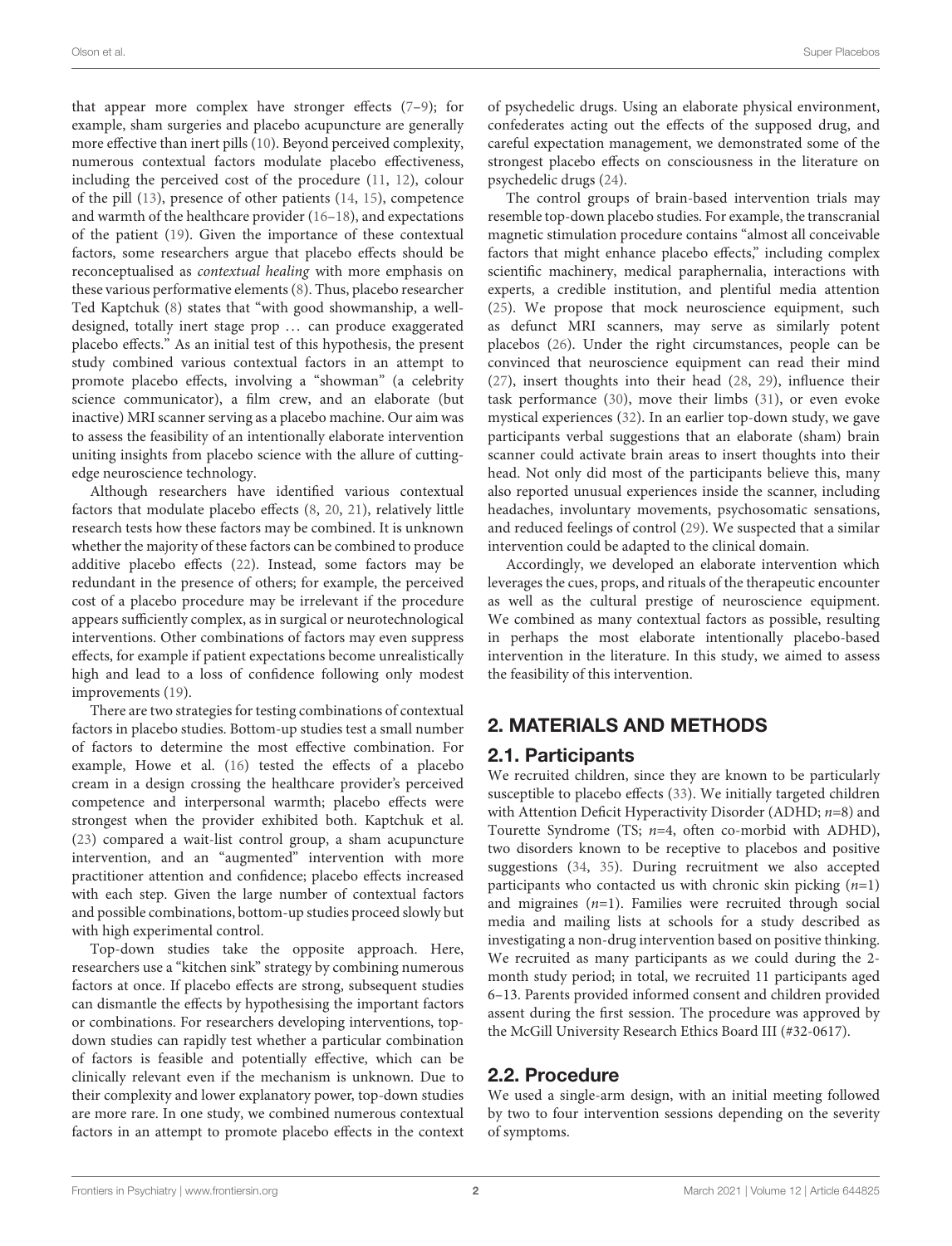In the initial phone interview, parents described their child's symptoms and history. The parents often mentioned that they saw limited results from standard treatments or that they did not wish to put their children on medication due to side effects. We fully briefed parents on the procedure, explaining that it was non-invasive and based on the placebo effect as well as positive suggestion. Any healing would come from the child's own brain rather than from the machine. We told the parents to share as many details with their child as they thought would be helpful, but we suggested not to describe the procedure in the negative terms that are sometimes associated with placebos (e.g., as a fake or sham procedure).

#### 2.2.2. Video

We asked the parents to show their child a demonstration video featuring YouTube celebrities describing the procedure. We sent parents two videos, each including either two female (Merrell Twins) or two male speakers (father and son from What's Inside?). Using a script we wrote, the speakers stated that the machine helped children reduce their symptoms as well as to "relax, focus, and be more confident" by helping the brain heal itself. The video was intended to build positive expectations by leveraging principles of persuasion: celebrity endorsement and social proof [\(36\)](#page-10-32). The speakers in the video also mentioned the uniqueness and scarcity of the procedure to suggest its value (e.g., "Not too many people get the chance to have this awesome experience") [\(36\)](#page-10-32). The video then showed a previous child participant to demonstrate the kinds of improvements to expect, in order to promote placebo effects through social learning [\(14\)](#page-10-10).

We collaborated with a video production team who provided the endorsement videos, filmed the procedure and home visits, and provided a camera crew and celebrity science communicator. This (admittedly atypical) collaboration gave us the resources to maximise the persuasiveness of the procedure.

#### 2.2.3. Session 1: Interview

#### **2.2.3.1. Briefing**

Approximately 1 month after the phone interview, the children and parents came to the lobby of the Montreal Neurological Institute. An assistant wearing a white coat greeted the family, built rapport, answered questions, and then led the family to a waiting area outside the brain imaging center. After a 5-min wait to build anticipation, the family entered the MRI control room to meet the experimenters (co-authors JO and SV) and a science communicator (Michael Stevens), all dressed in lab coats to increase credibility [\(37\)](#page-10-33). Three camera operators were also present. As in our previous study [\(29\)](#page-10-25), the room resembled that of a cutting-edge neuroscience experiment, with scientific-looking equipment and computer screens displaying brain scans [\(38\)](#page-10-34).

After warmly greeting the families and building rapport (which can enhance placebo effects) [\(16\)](#page-10-12), we explained to the children that we were not medical doctors but were instead scientists who study the mind. We explained that the camera crew had flown in from Los Angeles to film our novel procedure. We then asked the children if they had watched the introduction video (all but one had) and if they had any questions. Using similar language as in the video, we gave an analogy to illustrate our approach:

Experimenter: You know when you're playing outside and you get a scratch on your hand? What happens to it?

Participant: It heals.

E: And what do you have to do to make it heal?

P: It just heals on its own.

E: That's right. The body heals on its own—you don't have to do anything. That's what we study. Just as your body knows how to heal itself, your brain knows how to heal itself as well.

We then explained that the procedure involved entering "what some kids call the healing machine." We told them the procedure works through suggestion, which we described as a "very powerful thought that can help you heal yourself." We stated that the entire intervention—"everything that we say and do, everything you see around us, this equipment, these lab coats, as well as the machine"—is part of the suggestion procedure.

To further promote social learning and placebo effects [\(14\)](#page-10-10), one of our pilot participants—an 8-year-old child previously depicted in the video—was present as a peer mentor. He explained that the procedure did not hurt and instead helped him reduce his migraines, which he also felt improved his concentration and confidence at school.

#### **2.2.3.2. Interview and Reframing**

We then proceeded with a 15-min interview aiming to help participants focus on their strengths and build positive expectations. Rather than discussing symptoms or diagnoses with the parents, we focused on the children and asked them about their talents, interests, and what they would like to improve. We used cognitive reframing to reappraise their symptoms as latent strengths. For example, if participants described their behaviour in negative terms (e.g., hyperactive), we reframed this in positive terms (e.g., "It's great that you have all of that energy that you can use to help yourself focus on different things").

When participants mentioned symptoms, we focused their attention on the times that the symptoms did not occur (i.e., attention to variability) [\(39,](#page-10-35) [40\)](#page-10-36). For example, if they mentioned being hyperactive, we asked them when they felt most relaxed. We then told them, for example, "Your brain already knows how to relax itself, and you do it every time you read a book you like." One child mentioned that he had migraines; we replied, "You already know how to not have migraines. In fact, 99% of your life you don't have migraines—you're already doing great at this. Let's see if we can make that 99% even higher."

We then brought families into the adjacent scanner room containing a decommissioned 1.5 T Siemens MRI scanner (**[Figure 1](#page-5-0)**). The machine appeared to be fully functional, with lights, fans, a display screen, and a sliding table. Speakers inside the scanner played pre-recorded MRI sounds on top of mysticalsounding "space music" (Floating Galaxies by Nebula). We told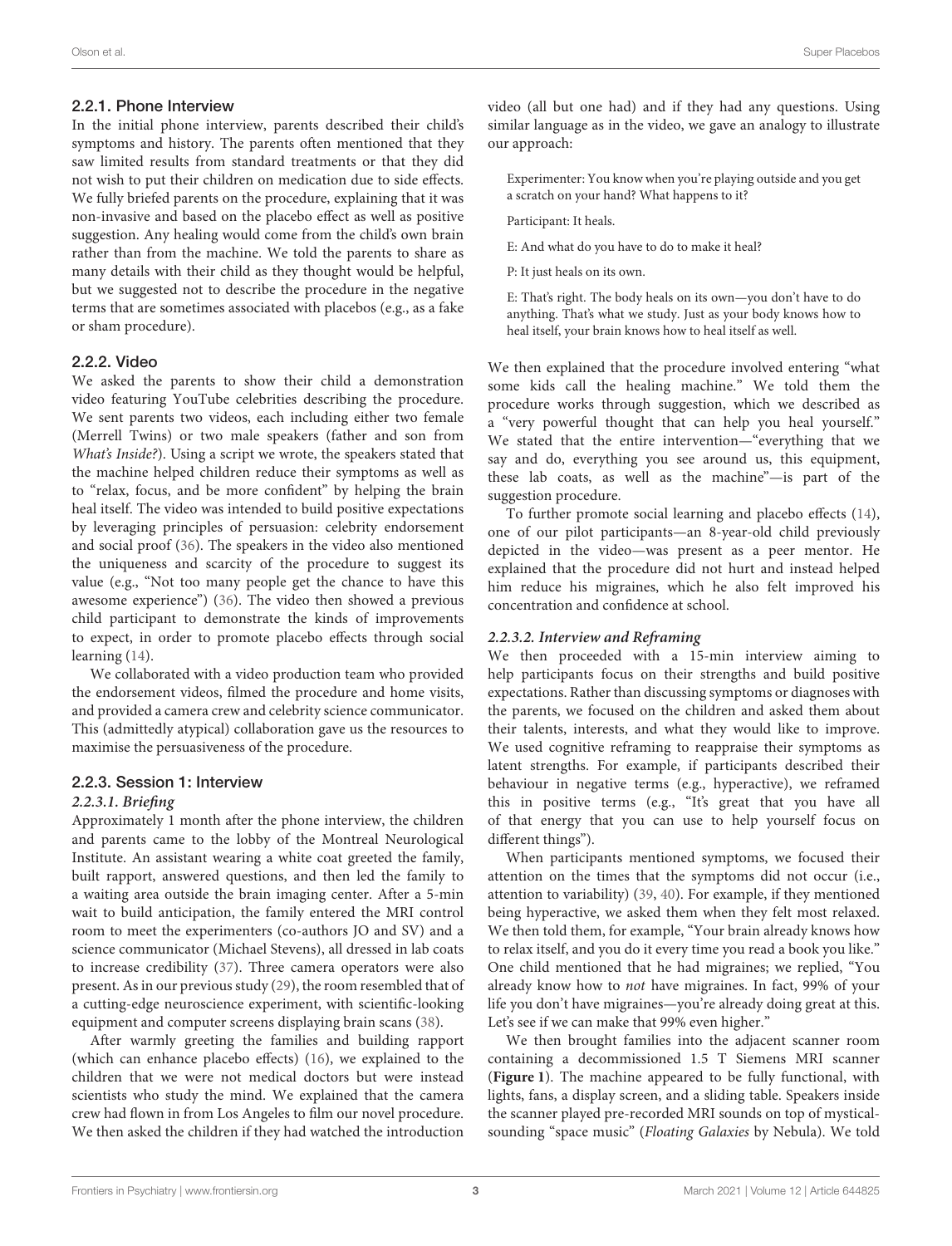

<span id="page-5-0"></span>FIGURE 1 | Decommissioned MRI scanner. The scanner appeared to function but the magnet was off.

the children that it was a "modified brain scanner that originally was used to take pictures of the brain but now helps children heal themselves through the power of suggestion."

Participants watched the peer mentor enter and exit the scanner. He reassured participants that the procedure was safe and relaxing. We told the families to return for another session if the child demonstrated interest in entering the scanner. All 11 families returned for the next session.

#### 2.2.4. Session 2: Placebo Machine

The participants returned 1 or 2 weeks later, to accommodate their schedules. We asked them what kind of "mental superpower" they would like to improve and then framed their response as relevant to their symptoms. One participant with migraines said that he wanted to improve his memory and remove his headaches; we told him the procedure could help his brain to heal itself faster which may improve other brain functions. We then asked the children what activities they found most relaxing, in order to tailor the upcoming verbal suggestions.

Families were asked to remove any metal objects from their pockets before entering the scanner room. On the scanning table, we led the participants through a brief relaxation procedure in which they tensed and relaxed their shoulder muscles and took deep breaths. Based on their previous responses, we told them the machine would make them feel relaxed, as they do when reading a good book, for example. We asked them, "How deep would you like to go into the scanner, into relaxation, today?" To reduce claustrophobia, we let them verbally control how far they entered the scanner.

One of the two experimenters then stepped aside and quietly discussed the procedure with the parents, reminding them that the machine was a placebo. We instructed the parents to reinforce any positive changes seen in their child following these sessions and to remind them that these changes were from their child's own healing rather than from the machine itself.

The other experimenter continued to give the child suggestions that the machine would help the brain to become more focused, attentive, and calm, tailoring the suggestions to the child's desired "mental superpower." We used direct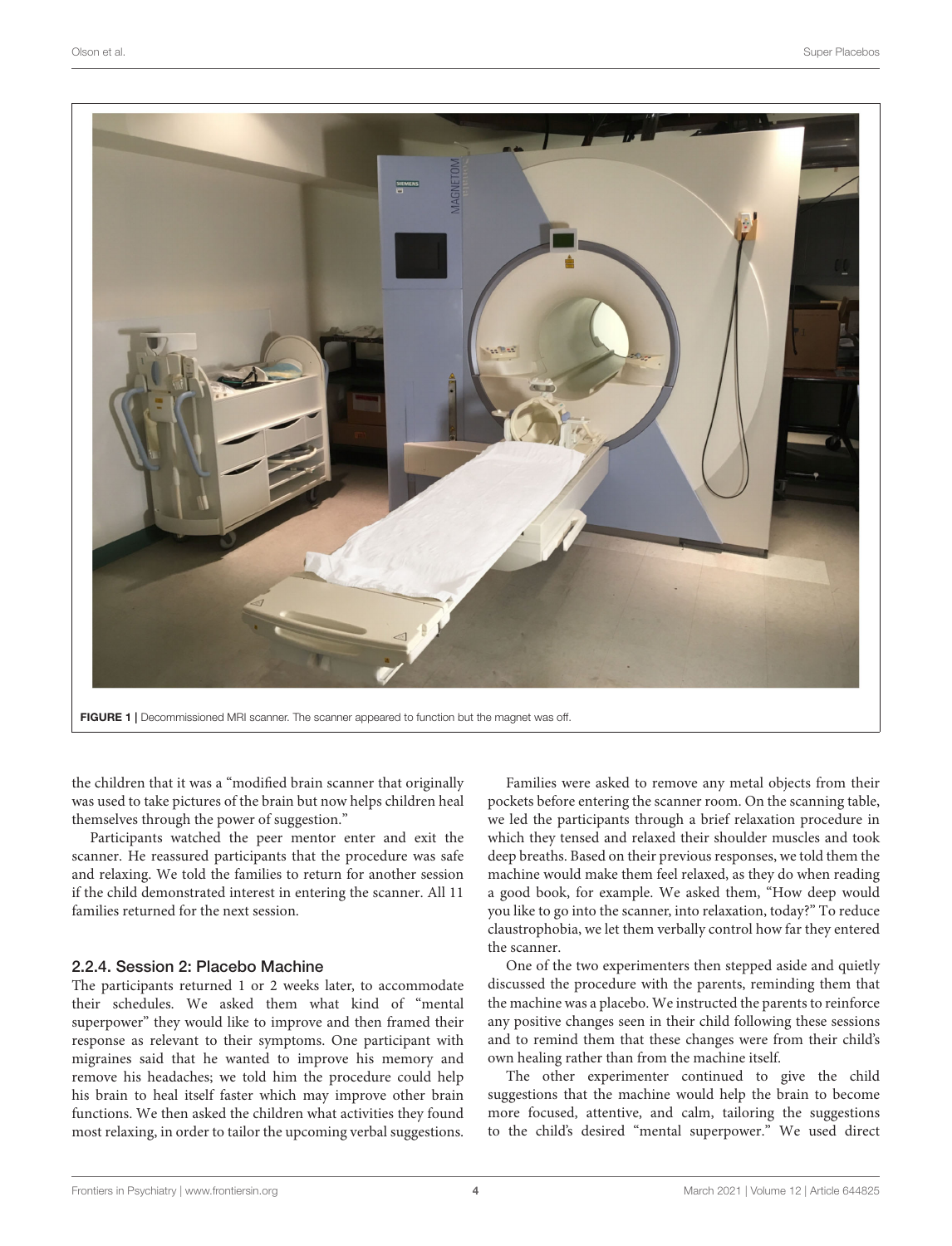<span id="page-6-0"></span>

| Category                             | Factor                            | Implementation                                                                        |
|--------------------------------------|-----------------------------------|---------------------------------------------------------------------------------------|
| Equipment (7, 10, 37, 43-45)         | Elaborate intervention            | Large, loud brain scanner with lights and music                                       |
|                                      | Trust in neuroscience             | Scientific equipment, brain scans on monitors                                         |
| Learning (14, 15, 46)                | Reinforcement                     | Parents reinforced improvements, buzzing watch                                        |
|                                      | Social modelling                  | Peer mentor described effects                                                         |
|                                      | Conditioning                      | Medical paraphernalia and rituals, buzzing watch                                      |
| Persuasion (36, 42)                  | Celebrity endorsement             | Demonstration video, science communicator                                             |
|                                      | Credibility cues                  | Institute, affiliation logos, lab coats, identification badges, medical paraphernalia |
|                                      | Scarcity                          | Video said intervention is open to few participants                                   |
|                                      | Social proof                      | Camera crew, peer mentor, research assistants                                         |
| Suggestion (21, 47)                  | Cognitive reframing               | Reframed symptoms as latent strengths, focused on when symptoms were absent           |
|                                      | Mindset                           | "Surprise improvement" suggestion, "mental superpower" focus                          |
|                                      | Positive and hopeful expectations | Video, peer mentor, and experimenters all described benefits                          |
|                                      | Positive suggestion               | Healing suggestions, skin healing metaphor                                            |
|                                      | Relaxation                        | Music from machine, deep breathing, muscle relaxation, relaxing verbal suggestions    |
| Therapeutic relationship (8, 17, 48) | Interpersonal warmth              | Built rapport with participants                                                       |

suggestions: "As you slide deeper into the machine, you will find yourself feeling more and more relaxed and focused" [\(41\)](#page-10-43). The brain scanner procedure took approximately 15 min.

Following the procedure, we brought the families back to the control room. We told them that although the procedure may help improve their desired outcomes, "we are more interested in what unexpected positive changes [they] will notice in the coming days and weeks." We introduced this "surprise improvement" suggestion to promote a positive mindset and have children focus on broad and open-ended improvements. This focus would also help children confirm that the procedure worked for them, which may further increase placebo effects [\(19,](#page-10-14) [42\)](#page-10-40).

#### 2.2.5. Session 3: Watch

One to two weeks later, the families returned to the lab. We asked them about any changes they had noticed, reminding them that these were due to the brain's own ability to heal itself and that these improvements would vary in speed. The children again entered the machine. This time, we told them we would put the machine on a higher level that would help them relax even further; the machine produced louder buzzing this session.

To help condition the placebo effects, we gave the children a watch (Octopus, Joy Family Tech, Annecy, France) to "bring part of the machine" home with them. It would buzz periodically throughout the day and show positive icons (e.g., a smile or heart); we told them each time they would feel a buzz, their brain would continue to heal itself.

#### 2.2.6. Session 4: Follow-Up

Another 1–2 weeks later, families returned to the lab for a follow-up. We interviewed the children and parents together in a 30-min semi-structured interview asking about changes in symptoms, strengths, and any unexpected effects. This formed our open-ended outcome measure. The camera crew later filmed home visits with a subset of the children showing the strongest effects. The audio from the videos and interviews

was later transcribed. In two of the cases (described below), we attempted to conduct additional follow-ups to assess the longevity of the improvements. In sum, this elaborate procedure leveraged various contextual factors to promote placebo effects (see **[Table 1](#page-6-0)**) [\(25\)](#page-10-21).

### 3. RESULTS

The procedure was feasible and no unexpected issues arose. No children or parents reported any adverse effects from the procedure, beyond temporary drowsiness after the machine sessions. Overall, ten of the eleven parents reported improvements in their children following the sessions. Two children showed near-complete cessation of symptoms. We describe the (pseudonymous) participants' improvements, approximately ordered by strength, noting that the cause of these changes cannot be determined in our feasibility study.

Maria (age 12; diagnosed with chronic skin picking) had compulsively picked the skin on her arms and face for 2 years including in her sleep—resulting in frequent skin infections. She also reported anxiety associated with showing her infected skin in public; her mother would bandage Maria's arms and face every morning. Maria was no longer comfortable doing public activities that she previously enjoyed, such as going to the swimming pool. After two sessions in the scanner, her skin picking decreased, including when she slept. We also gave her an additional session in the scanner, telling her that her skin would heal faster and faster and that her hands would no longer want to pick her skin. After the sessions, Maria reported:

At first I was confused, because I was just going into the machine and I was like, "What is this doing?" ... And then after another two sessions, I started to notice you feel more relaxed, calm, confident. And I noticed I wasn't picking as often. I didn't have the urge to pick.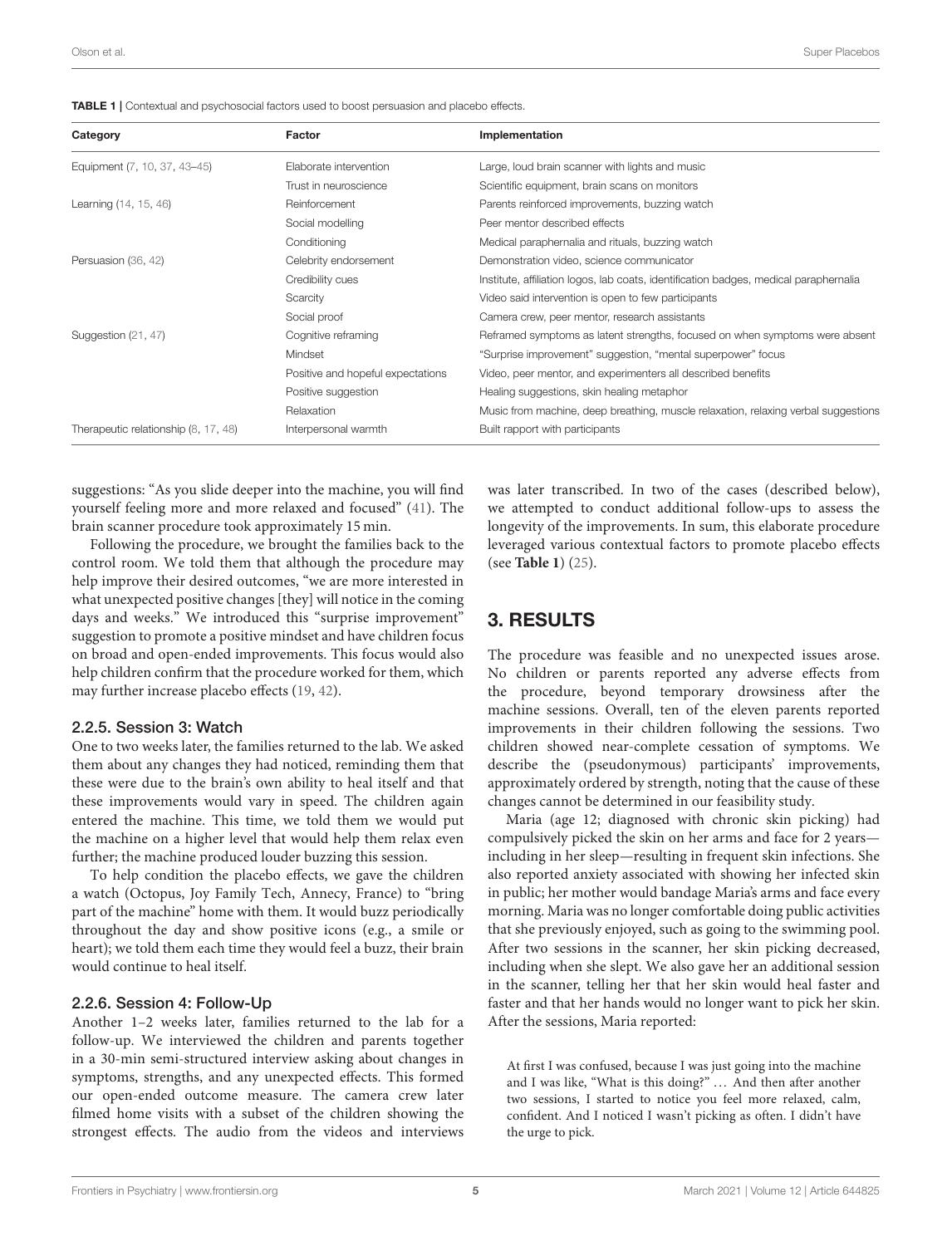

<span id="page-7-0"></span>Her symptoms reduced to near remission (**[Figure 2](#page-7-0)**). Her mother reported that Maria's skin "has remained intact, well-hydrated, and free from scaling and for the most part from itching as well." Further, Maria is "laughing more, has more energy, is sleeping much better [and is] so much more calm and less anxious." At a one-year follow-up, Maria's family reported that she no longer picks her skin. Maria also stated that she no longer needs the machine:

When you [exit the machine], you learn how to lie down and go into that same state that you were in inside the machine, and after a few sessions, you don't even need the machine any more. So if I have another problem, I can just do it myself now.

At a final 2-year follow-up, Maria continues to show no symptoms.

Nate (age 13; migraines), had daily migraines following a series of concussions which interfered with his concentration and performance at school. Nate's mother reported that their neurologist did not know why his symptoms persisted. After his first session in the scanner, he and his mother reported that his migraines had stopped. He also reported improvements in confidence, concentration, and memory. After the study, we were unable to reach the family for continued follow-ups, so we could not assess the duration of the improvements.

Ned (age 9; ADHD, anxiety, apraxia) was very relaxed after his first session and nearly fell asleep on his mother's shoulder during debriefing. According to his mother, that day he "[went] home and slept for 4 h.... He has never been able to sleep during the day; even as a baby this was extremely difficult for him to do. He was so calm and in control." Ned had been on medication for 4 years; his mother reported that after the intervention he did not need his medication for the summer and was better able to control himself. "When he got upset, he would ask me to breathe with him; when he was anxious about something, he was able to identify what he was anxious about and talk it out with me or with himself." His mother reported that for her family, the sessions "made a big difference in [their] quality of life."

The rest of the children showed comparatively small effects. Vincent (age 8; ADHD and TS) had pronounced verbal and behavioural tics, and he would sometimes rub his fingers obsessively on jagged edges, causing injury. At the follow-up, his mother reported that his tics had reduced; he still sometimes reverts to rubbing his fingers but now controls on which surfaces he does so. Further, he is reportedly "much more confident, able to be alone for a prolonged period without getting anxious, and is more open to new things."

Ishmael (age 7; Autism Spectrum Disorder and ADHD) had marked difficulties concentrating. His father reported various improvements, such as Ishmael's willingness to shower without his caretaker present, and his ability to attend summer camp and socialise with peers by himself. His teachers report (according to his father) that he seems calmer.

James (age 12; TS and ADHD), according to his father, was "a lot calmer and said that the machine helped him. ... He was quite 'zen'. He hasn't been violent; his ticks were a lot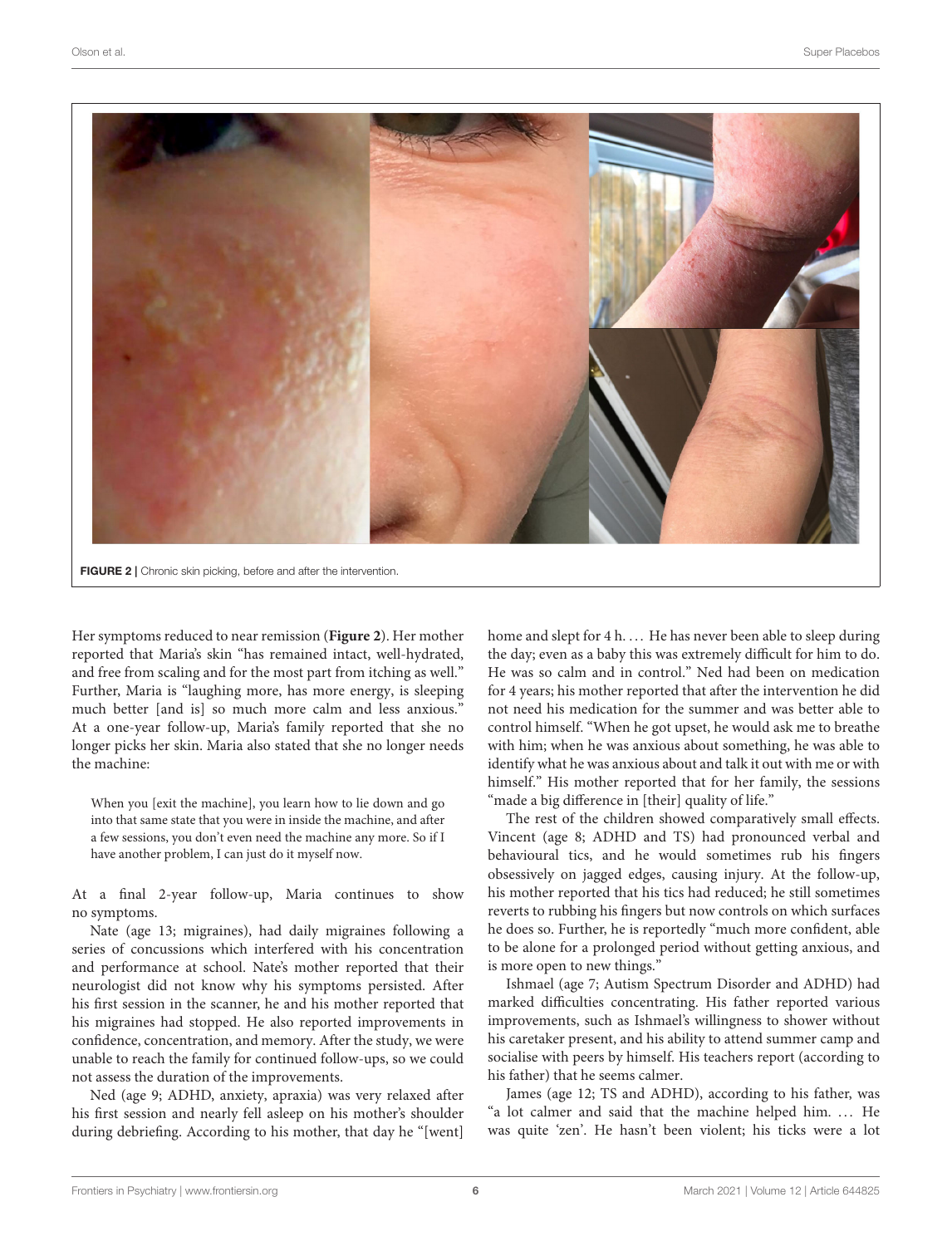better. ... It was a different James—it was like having a new child." These effects lasted a few days after the first session and similar but weaker effects persisted for 2 weeks after the second session.

Matthew (age 12; TS and ADHD) showed improvements in his self-regulation and anger management following each session, according to his mother. Matthew said he was impressed by "the power of the machine."

Andrew (age 11; TS and ADHD) seemed much calmer in the week following the first session, according to his father. After the second session, Andrew was reportedly "much nicer" and made a new friend, which was rare and "a big deal for him."

Two children showed only minor improvements that were difficult to interpret. Faris (age 7; ADHD and Autism Spectrum Disorder) improved self-regulation and anger management after the sessions. These changes, however, were confounded by his starting a new stimulant medication 1 week before the first session.

Kelsey (age 13; ADHD) reported improvements in creativity and focus after the first session and stronger effects after the second. Her mother still reported Kelsey's hyperactivity. Conflicting goals and observations between mother and daughter made these improvements less clear.

Finally, one child demonstrated no noticeable improvement. Jin (age 6; undiagnosed, unspecified oppositional behaviour) was oppositional with his mother and the experimenters. He showed little interest in the procedure and expressed scepticism about the machine. One week after receiving the watch, his mother reported that he was "just a little bit calmer." We did not notice any changes in him throughout the sessions.

# 4. DISCUSSION

We introduced children to an elaborate placebo intervention that we told them could reduce symptoms of their disorders (ADHD, Tourette Syndrome, chronic skin picking, or migraines). There were no adverse events and ten of the eleven participants reported various improvements. One participant remains symptomfree two years later. These promising results demonstrate the feasibility of the procedure.

This feasibility study had clear limitations. Given the design and small heterogeneous sample, we cannot make any causal claims or speculate about the generalisability of the results. Further, some of the parents' reports were likely biased by selfselection, Hawthorne effects, demand characteristics, and a desire to present well for the scientists and film crew. These biases may be less likely to explain the more easily measurable effects such as skin healing and migraine cessation, but our study was intended to test feasibility rather than effectiveness. If these improvements do represent causal effects, these results would be consistent with other studies showing positive effects in the placebo control groups of neurological interventions [\(3](#page-10-0)[–6,](#page-10-3) [49\)](#page-11-1). Future studies could use standardised measures to assess improvements, such as the PedMIDAS for migraines [\(50\)](#page-11-2) or the Test of Variables of Attention for ADHD [\(51\)](#page-11-3).

Another limitation with our procedure is the use of deception. Schwab [\(52\)](#page-11-4) makes the distinction between lying (knowingly saying something false) and deception (saying true statements to produce a false belief). We propose a subset of this deception could be called implicit, wherein the experimenter's non-verbal behaviour or the experimental context leads participants to hold false beliefs. Such subtle methods often lead to more effective deception than lying, since assumptions may be harder to question than explicit statements [\(53\)](#page-11-5). On one hand, in our study there was little lying: we told the families that the procedure was all a performance to promote positive effects, and that any improvements would be caused by the child's own brain due to positive suggestion and expectation rather than the machine. On the other hand, the procedure used copious implicit deception; after informing families about the nature of the procedure we continued the performance as if the machine were real and powerful. Further, the machine looked and sounded like a functioning scanner. It is possible that this performance overpowered our explicit true statements about the machine [\(54\)](#page-11-6). Analogously, several studies have demonstrated that telling audiences that a performer is a magician does not stop them from believing the magician has supernatural powers [\(55](#page-11-7)[–57\)](#page-11-8). Several of the parents unexpectedly seemed to forget about the inactive nature of the machine between the sessions, even though they showed clear understanding of the placebo component earlier. For example, several asked to see pictures of their child's brain or asked whether they could bring their phone or wallet into the machine room given the ostensible magnet.

This unexpected finding highlights the complexity of deception in placebo research, which is not often discussed in the literature [\(58,](#page-11-9) [59\)](#page-11-10). Placebo studies tend to focus on lying and overlook implicit deception. This issue is particularly important in open-label placebo research, in which participants are informed that the treatment is a placebo. Although these studies rarely involve lying, there may be implicit deception [\(59\)](#page-11-10). Researchers give open-label placebo pills in a standard prescription bottle and handle them carefully rather than with the nonchalance of, say, giving breath mints. Just as audiences can know a magicians' tricks are sleight of hand but still believe them to be supernatural feats, participants may know that they are consuming a placebo yet still somehow believe otherwise and act accordingly. Indeed, participants in open-label studies sometimes report believing the placebo is an active medication despite being told otherwise [\(59,](#page-11-10) [60\)](#page-11-11). In this way, it may be less relevant whether researchers use implicit deception or lying if the end result is similar. Openlabel placebo researchers could perhaps conceptualise deception based on its outcome (i.e., participants holding false beliefs) rather than its process (i.e., the type of deception used).

Another potential ethical issue concerns the possibility of nocebo effects, negative effects or worsening of symptoms following an inactive procedure. Although we saw no evidence of them here, nocebo effects are possible from technological procedures. For example, in a similarly elaborate procedure intended to produce nocebo-like effects, participants inside a sham brain scanner reported various unusual experiences, such as heat, pulsations, and a loss of control over their thoughts [\(29\)](#page-10-25). Outside of lab environments, people sometimes report nocebo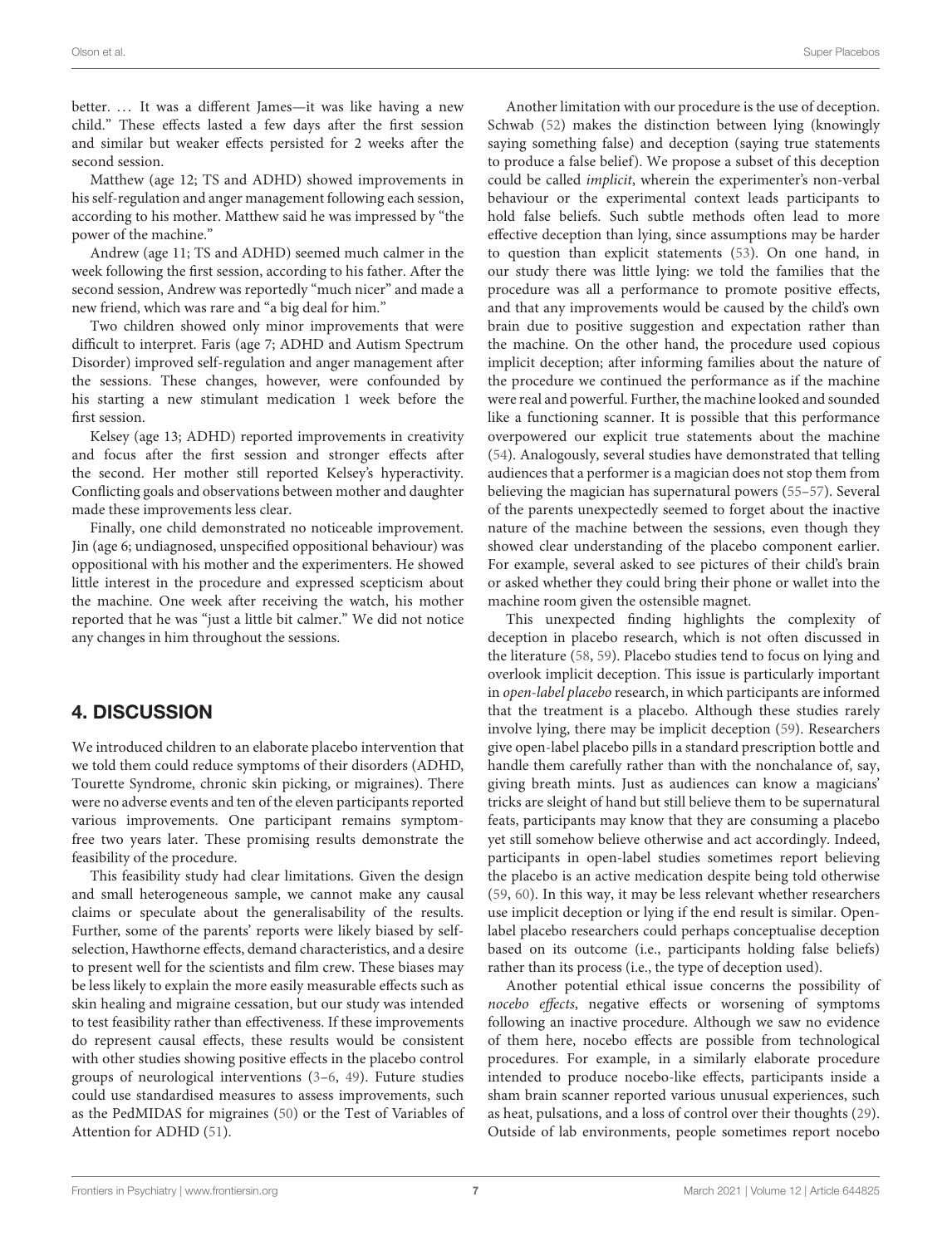effects from electromagnetic fields [\(61\)](#page-11-12) and wind turbines [\(62\)](#page-11-13). When artificially increasing the perceived complexity of placebo procedures, or when using inherently complex procedures such as brain stimulation [\(25\)](#page-10-21), researchers should take care to minimise potential nocebo effects [\(63,](#page-11-14) [64\)](#page-11-15).

Future research could assess the causal effects of our procedure. One potential design could test the role of expectation by comparing effects when participants are told the machine is merely scanning their brain versus helping improve their symptoms. We would predict that the positive expectation may "activate" many of the contextual factors tested here. For example, the perceived complexity of the procedure may be irrelevant if participants believe it is only scanning their brain; presumably few patients experience symptom relief from an MRI scan alone. Alternatively, studies could replace the machine component with an inert pill, to compare simple and complex interventions while holding the other contextual factors constant [\(7,](#page-10-4) [25\)](#page-10-21).

# 5. CONCLUSION

The more general goal of our research is to better understand how factors can be combined to promote placebo effects and reduce nocebo effects. Our intervention as tested is unlikely to be clinically feasible, given the elaborate combination of factors including celebrity endorsements, a camera crew, various experimenters in lab coats, expensive scientific equipment, and a peer mentor. However, many of these factors may have been redundant [\(22\)](#page-10-18); dismantling the effects could create a more minimal and feasible intervention, at least similar to other sham brain stimulation procedures. Such procedures, with the right framing, may be helpful to promote the mindset that patients control some of their improvement—that the procedure merely helps the brain heal itself. As one of our participants claimed a year later, she no longer needs the machine since she can get into the same "state" and reduce symptoms herself. This mindset may be more empowering than relying on long-term treatments, placebo or otherwise.

Understanding which factors promote placebo effects could allow these factors to be carefully leveraged in even non-placebo treatments [\(21,](#page-10-17) [65\)](#page-11-16). For example, if social modelling and peer mentors are effective, a feasible alternative would be to have clinicians direct patients to a video showing previous patients describing their improvements [\(24\)](#page-10-20). Currently, many of the factors involved in medical interventions are haphazard and not optimised in clinical settings [\(66\)](#page-11-17). Training practitioners to use positive suggestions can improve treatment outcomes [\(67,](#page-11-18) [68\)](#page-11-19); placebo-based training focusing on optimising contextual factors could be similarly effective. We hope that our promising

### **REFERENCES**

<span id="page-9-0"></span>1. Moseley JB, O'Malley K, Petersen NJ, Menke TJ, Brody BA, Kuykendall DH, et al. A controlled trial of arthroscopic surgery for osteoarthritis of the knee. N Engl J Med. (2002) 347:81–8. doi: [10.1056/nejmoa013259](https://doi.org/10.1056/nejmoa013259)

results motivate more top-down studies to better understand the complex performative aspects of medicine and their effect on the body's healing processes.

# DATA AVAILABILITY STATEMENT

The original contributions presented in the study are included in the article/supplementary material, further inquiries can be directed to the corresponding author/s.

# ETHICS STATEMENT

The studies involving human participants were reviewed and approved by the McGill University Research Ethics Board III (#32-0617). Written informed consent to participate in this study was provided by the participants' legal guardian/next of kin. Written informed consent was obtained from the minor(s)' legal guardian/next of kin for the publication of any potentially identifiable images or data included in this article.

# AUTHOR CONTRIBUTIONS

JO and SV contributed equally to the study design, data collection, and writing. ML and AR assisted with manuscript writing. All authors contributed to the article and approved the submitted version.

# FUNDING

This work was supported by the Intellectual Property Corporation. The funder filmed the study for a science documentary show. They assisted with recruitment, provided the celebrity endorsements, and filmed the sessions. The funder had no role in the study design, interpretation of the data, writing of the report, or the decision to submit the manuscript.

# ACKNOWLEDGMENTS

We would like to thank Michael Stevens who helped run participants. Julia Biris, Mhairi Cannon, Mariève Cyr, Kylar D'Aigle, Kyle Greenway, Cassandra Jones, and Madalina Prostean helped set up and test the procedure. Alain Al Bikaii, David Borsook, Victoria De Braga, Denis Chmoulevitch, Phoebe Friesen, Ellen Langer, Johnny Nahas, and Dasha Sandra provided feedback on the manuscript. We also thank Richard Hoge and the staff at the Brain Imaging Center for providing access to the MRI scanner, Shawn Hayward and Chris Chipello for assisting with filming logistics, and Nicola Luksic for helping with the followup. Finally, we thank Mateus A.-V. for his help as a peer mentor in the study.

<span id="page-9-1"></span>2. Goetz CG, Wuu J, McDermott MP, Adler CH, Fahn S, Freed CR, et al. Placebo response in Parkinson's disease: comparisons among 11 trials covering medical and surgical interventions. Mov Disord. [\(2008\) 23:690–9. doi: 10.1002/mds.](https://doi.org/10.1002/mds.21894) 21894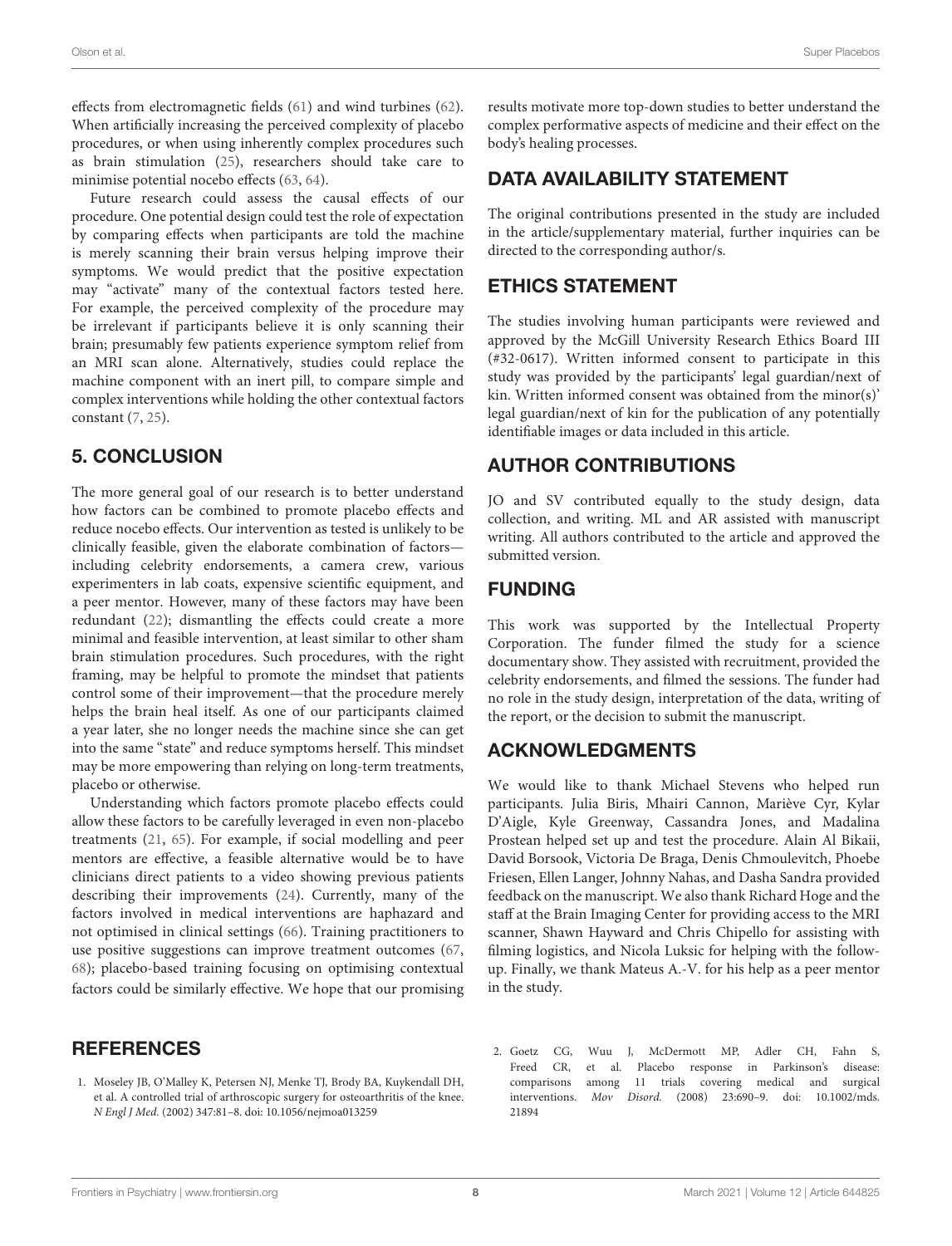- <span id="page-10-0"></span>3. Holtzheimer PE, Husain MM, Lisanby SH, Taylor SF, Whitworth LA, McClintock S, et al. Subcallosal cingulate deep brain stimulation for treatment-resistant depression: a multisite, randomised, sham-controlled trial. Lancet Psychiatry. [\(2017\) 4:839–49. doi: 10.1016/s2215-0366\(17\)](https://doi.org/10.1016/s2215-0366(17)30371-1) 30371-1
- <span id="page-10-1"></span>4. Yesavage JA, Fairchild JK, Mi Z, Biswas K, Davis-Karim A, Phibbs CS, et al. Effect of repetitive transcranial magnetic stimulation on treatmentresistant major depression in US veterans. JAMA Psychiatry. (2018) 75:884. doi: [10.1001/jamapsychiatry.2018.1483](https://doi.org/10.1001/jamapsychiatry.2018.1483)
- <span id="page-10-2"></span>5. Schönenberg M, Wiedemann E, Schneidt A, Scheeff J, Logemann A, Keune PM, et al. Neurofeedback, sham neurofeedback, and cognitive-behavioural group therapy in adults with attention-deficit hyperactivity disorder: a triple-blind, randomised, controlled trial. Lancet Psychiatry. (2017) 4:673–84. doi: [10.1016/S2215-0366\(17\)30291-2](https://doi.org/10.1016/S2215-0366(17)30291-2)
- <span id="page-10-3"></span>6. Thibault RT, Raz A. The psychology of neurofeedback: clinical intervention even if applied placebo. Am Psychol. (2017) 72:679–88. doi: [10.1037/amp0000118](https://doi.org/10.1037/amp0000118)
- <span id="page-10-4"></span>7. Kaptchuk TJ, Goldman P, Stone DA, Stason WB. Do medical devices have enhanced placebo effects? J Clin Epidemiol. (2000) 53:786–92. doi: [10.1016/s0895-4356\(00\)00206-7](https://doi.org/10.1016/s0895-4356(00)00206-7)
- <span id="page-10-15"></span>8. Kaptchuk TJ. The placebo effect in alternative medicine: can the performance of a healing ritual have clinical significance? Ann Intern Med. (2002) 136:817– 25. doi: [10.7326/0003-4819-136-11-200206040-00011](https://doi.org/10.7326/0003-4819-136-11-200206040-00011)
- <span id="page-10-5"></span>9. Kaptchuk TJ, Hemond CC, Miller FG. Placebos in chronic pain: evidence, theory, ethics, and use in clinical practice. BMJ. (2020) 370:m1668. doi: [10.1136/bmj.m1668](https://doi.org/10.1136/bmj.m1668)
- <span id="page-10-6"></span>10. Meissner K, Fässler M, Rücker G, Kleijnen J, Hróbjartsson A, Schneider A, et al. Differential effectiveness of placebo treatments. JAMA Intern Med. (2013) 173:1941. doi: [10.1001/jamainternmed.2013.10391](https://doi.org/10.1001/jamainternmed.2013.10391)
- <span id="page-10-7"></span>11. Waber RL, Shiv B, Carmon Z, Ariely D. Commercial features of placebo and therapeutic. J Am Med Assoc. (2008) 299:1016–7. doi: [10.1001/jama.299.9.1016](https://doi.org/10.1001/jama.299.9.1016)
- <span id="page-10-8"></span>12. Tinnermann A, Geuter S, Sprenger C, Finsterbusch J, üchel C. Interactions between brain and spinal cord mediate value effects in nocebo hyperalgesia. Science. (2017) 358:105–8. doi: [10.1126/science.aan1221](https://doi.org/10.1126/science.aan1221)
- <span id="page-10-9"></span>13. De Craen AJ, Roos PJ, De Vries AL, Kleijnen J. Effect of colour of drugs: systematic review of perceived effect of drugs and of their effectiveness. BMJ. (1996) 313:1624–6.
- <span id="page-10-10"></span>14. Colloca L, Miller FG. How placebo responses are formed: a learning perspective. Philos Trans R Soc B Biol Sci. (2011) 366:1859–69. doi: [10.1098/rstb.2010.0398](https://doi.org/10.1098/rstb.2010.0398)
- <span id="page-10-11"></span>15. Faasse K, Grey A, Jordan R, Garland S, Petrie KJ. Seeing is believing: impact of social modeling on placebo and nocebo responding. Health Psychol. (2015) 34:880–5. doi: [10.1037/hea0000199](https://doi.org/10.1037/hea0000199)
- <span id="page-10-12"></span>16. Howe LC, Goyer JP, Crum AJ. Harnessing the placebo effect: exploring the influence of physician characteristics on placebo response. Health Psychol. (2017) 36:1074. doi: [10.1037/hea0000499](https://doi.org/10.1037/hea0000499)
- <span id="page-10-42"></span>17. Stewart MA. Effective physician-patient communication and health outcomes: a review. Can Med Assoc J. (1995) 152:1423.
- <span id="page-10-13"></span>18. Thomas KB. General practice consultations: is there any point in being positive? Br Med J. (1987) 294:1200–2.
- <span id="page-10-14"></span>19. Kirsch I. Response expectancy and the placebo effect. In: Colloca L, editor. International Review of Neurobiology. New York, NY: Elsevier (2018). p. 81–93. doi: [10.1016/bs.irn.2018.01.003](https://doi.org/10.1016/bs.irn.2018.01.003)
- <span id="page-10-16"></span>20. Enck P, Bingel U, Schedlowski M, Rief W. The placebo response in medicine: minimize, maximize or personalize? Nat Rev Drug Discov. (2013) 12:191–204. doi: [10.1038/nrd3923](https://doi.org/10.1038/nrd3923)
- <span id="page-10-17"></span>21. Zion SR, Crum AJ. Mindsets matter: a new framework for harnessing the placebo effect in modern medicine. In: Colloca L, editor. International Review of Neurobiology. New York, NY: Elsevier (2018). p. 137–60.
- <span id="page-10-18"></span>22. Fava GA, Guidi J, Rafanelli C, Rickels K. The clinical inadequacy of the placebo model and the development of an alternative conceptual framework. Psychother Psychosomat. [\(2017\) 86:332–40. doi: 10.1159/0004](https://doi.org/10.1159/000480038) 80038
- <span id="page-10-19"></span>23. Kaptchuk TJ, Kelley JM, Conboy LA, Davis RB, Kerr CE, Jacobson EE, et al. Components of placebo effect: randomised controlled trial in patients with irritable bowel syndrome. Br Med J. (2008) 336:999–1003. doi: [10.1136/bmj.39524.439618.25](https://doi.org/10.1136/bmj.39524.439618.25)
- <span id="page-10-20"></span>24. Olson JA, Suissa-Rocheleau L, Lifshitz M, Raz A, Veissière SPL. Tripping on nothing: Placebo psychedelics and contextual factors. Psychopharmacology. (2020) 237:1371–82. doi: [10.1007/s00213-020-05464-5](https://doi.org/10.1007/s00213-020-05464-5)
- <span id="page-10-21"></span>25. Burke MJ, Kaptchuk TJ, Pascual-Leone A. Challenges of differential placebo effects in contemporary medicine: the example of brain stimulation. Ann Neurol. (2019) 85:12–20. doi: [10.1002/ana.25387](https://doi.org/10.1002/ana.25387)
- <span id="page-10-22"></span>26. Veissière S. Neuroplacebos: When healing is a no-brainer. In: Raz A, Thibault RT, editors. Casting Light on the Dark Side of Brain Imaging. New York, NY: Elsevier (2019). p. 93–8.
- <span id="page-10-23"></span>27. Ali SS, Lifshitz M, Raz A. Empirical neuroenchantment: from reading minds to thinking critically. Front Hum Neurosci. (2014) 8:357. doi: [10.3389/fnhum.2014.00357](https://doi.org/10.3389/fnhum.2014.00357)
- <span id="page-10-24"></span>28. Swiney L, Sousa P. When our thoughts are not our own: investigating agency misattributions using the Mind-to-Mind paradigm. Conscious Cogn. (2013) 22:589–602. doi: [10.1016/j.concog.2013.03.007](https://doi.org/10.1016/j.concog.2013.03.007)
- <span id="page-10-25"></span>29. Olson JA, Landry M, Appourchaux K, Raz A. Simulated thought insertion: influencing the sense of agency using deception and magic. Conscious Cogn. (2016) 43:11–26. doi: [10.1016/j.concog.2016.04.010](https://doi.org/10.1016/j.concog.2016.04.010)
- <span id="page-10-26"></span>30. Hoogeveen S, Schjoedt U, Elk M van. Did I do that? Expectancy effects of brain stimulation on error-related negativity and sense of agency. J Cogn Neurosci. (2018) 30:1720–33. doi: [10.1162/jocn\\_a\\_01297](https://doi.org/10.1162/jocn_a_01297)
- <span id="page-10-27"></span>31. Walsh E, Oakley DA, Halligan PW, Mehta MA, Deeley Q. The functional anatomy and connectivity of thought insertion and alien control of movement. Cortex. (2015) 64:380–93. doi: [10.1016/j.cortex.2014.09.012](https://doi.org/10.1016/j.cortex.2014.09.012)
- <span id="page-10-28"></span>32. Andersen M, Schjoedt U, Nielbo KL, Sørensen J. Mystical experience in the lab. Method Theory Study Relig. (2014) 26:217–45. doi: [10.1163/15700682-12341323](https://doi.org/10.1163/15700682-12341323)
- <span id="page-10-29"></span>33. Weimer K, Gulewitsch MD, Schlarb AA, Schwille-Kiuntke J, Klosterhalfen S, Enck P. Placebo effects in children: a review. Pediatr Res. (2013) 74:96. doi: [10.1038/pr.2013.66](https://doi.org/10.1038/pr.2013.66)
- <span id="page-10-30"></span>34. Sandler A, Bodfish J. Open-label use of placebos in the treatment of ADHD: a pilot study. Child Care Health Dev. (2008) 34:104–10. doi: [10.1111/j.1365-2214.2007.00797.x](https://doi.org/10.1111/j.1365-2214.2007.00797.x)
- <span id="page-10-31"></span>35. Raz A, Keller S, Norman K, Senechal D. Elucidating Tourette's syndrome: perspectives from hypnosis, attention and self-regulation. Am J Clin Hypnos. (2007) 49:289–309. doi: [10.1080/00029157.2007.10524506](https://doi.org/10.1080/00029157.2007.10524506)
- <span id="page-10-32"></span>36. Cialdini RB. Influence: Science and Practice. Boston, MA: Pearson Education (2009).
- <span id="page-10-33"></span>37. Bernstein MH, Locher C, Kube T, Buergler S, Stewart-Ferrer S, Blease C. Putting the "art" into the "art of medicine": the under-explored role of artifacts in placebo studies. Front Psychol. (2020) 111354. doi: [10.3389/fpsyg.2020.01354](https://doi.org/10.3389/fpsyg.2020.01354)
- <span id="page-10-34"></span>38. McCabe DP, Castel AD. Seeing is believing: the effect of brain images on judgments of scientific reasoning. Cognition. (2008) 107:343–52. doi: [10.1016/j.cognition.2007.07.017](https://doi.org/10.1016/j.cognition.2007.07.017)
- <span id="page-10-35"></span>39. Langer EJ. The Power of Mindful Learning. Paris: Hachette (2016).
- <span id="page-10-36"></span>40. Zilcha-Mano S, Langer E. Mindful attention to variability intervention and successful pregnancy outcomes. J Clin Psychol. (2016) 72:897–907. doi: [10.1002/jclp.22294](https://doi.org/10.1002/jclp.22294)
- <span id="page-10-43"></span>41. Hammond DC. Handbook of Hypnotic Suggestions and Metaphors. New York, NY: WW Norton & Company (1990).
- <span id="page-10-40"></span>42. Koban L, Jepma M, Geuter S, Wager TD. What's in a word? How instructions, suggestions, and social information change pain and emotion. Neurosci Biobehav Rev. (2017) 81:29–42. doi: [10.1016/j.neubiorev.2017.02.014](https://doi.org/10.1016/j.neubiorev.2017.02.014)
- <span id="page-10-37"></span>43. Kaptchuk TJ, Stason WB, Davis RB, Legedza ART, Schnyer RN, Kerr CE, et al. Sham device v inert pill: randomised controlled trial of two placebo treatments. BMJ. (2006) 332:391–7. doi: [10.1136/bmj.38726.603310.55](https://doi.org/10.1136/bmj.38726.603310.55)
- 44. Olson JA. The power of belief in the magic of neuroscience. In: Raz A, Thibault RT, editors. Casting Light on the Dark Side of Brain Imaging. New York, NY: Elsevier (2019). p. 89–91. doi: [10.1016/b978-0-12-816179-1.00015-3](https://doi.org/10.1016/b978-0-12-816179-1.00015-3)
- <span id="page-10-38"></span>45. Thibault RT, Veissière S, Olson JA, Raz A. Treating ADHD with suggestion: neurofeedback and placebo therapeutics. J Attent Disord. (2018) 22:707–11. doi: [10.1177/1087054718770012](https://doi.org/10.1177/1087054718770012)
- <span id="page-10-39"></span>46. Montgomery GH, Kirsch I. Classical conditioning and the placebo effect. Pain. (1997) 72:107–13. doi: [10.1016/s0304-3959\(97\)00016-x](https://doi.org/10.1016/s0304-3959(97)00016-x)
- <span id="page-10-41"></span>47. Schwarz KA, Pfister R, Büchel C. Rethinking explicit expectations: connecting placebos, social cognition, and contextual perception. Trends Cogn Sci. (2016) 20:469–80. doi: [10.1016/j.tics.2016.04.001](https://doi.org/10.1016/j.tics.2016.04.001)